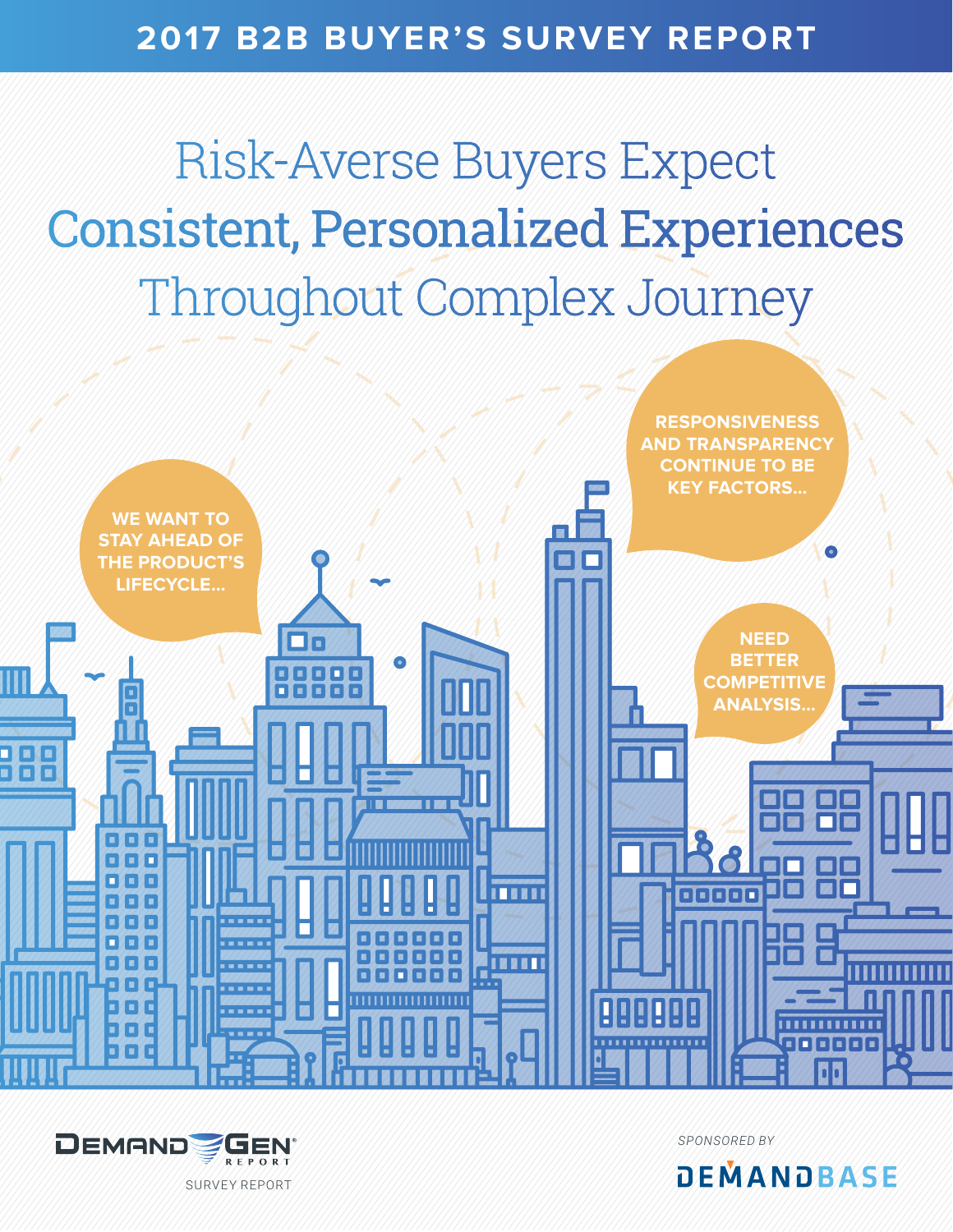## EXECUTIVE SUMMARY

The stakes are high for decision makers involved in B2B purchases of solutions and services. While companies are still highly motivated to find new tools to lower costs, increase efficiency or drive higher ROI, they are also personally vested in selecting vendors who help best manage risks around factors such as deployment time, integration and any other factors that may impair business performance or delay time to value.

According to the findings of Demand Gen Report's 7th Annual *B2B Buyer's Survey*, a growing focus on risk mitigation is increasing the number of stakeholders involved in buying decisions, as well as adding length and complexity to buying journeys.

A few of the highlights from the 2017 survey—which polled 283 C-level executives, VPs and Directors across various B2B industries—include:

- 59% of respondents say they now have formal buying groups or buying committees in place to review purchases;
- 52% say the number of buying group members increased significantly; and
- 86% say purchase decisions are often accelerated or put on hold based on changing business needs/priorities.

While B2B buying has always been noted as a "considered" purchase, the emphasis on consideration continues to climb as survey participants provided direct commentary on how added attention to risk mitigation is adding checkpoints and new criteria at different stages of the buying cycle.

One director pointed out that the research and vendor analysis stages now involve different team members with different points of view. "When we are looking into implementing a new system, we need to involve those who will be in it to ensure it is easy to use and will actually deliver on what we need. Some of us are involved in doing the research portion and coming up with a consideration set, so different people are involved in different phases of the purchase journey."

One CEO added that team member recommendations are having a strong influence before getting his stamp of approval. "We plan investments as part of the budget cycle (including justification as needed) and then the buying happens with the right stakeholders doing research and me making the final decision based primarily on their input."

The following report provides a deep dive into how risk mitigation and added complexity across the buying journey is changing behavior and influencing the decision-making process, with specific analysis of increasing relevancy, prioritizing personalization early in the buying journey, and how buying insights fuel better sales conversations.

59% say they now have formal buying groups or buying committees in place to review purchases.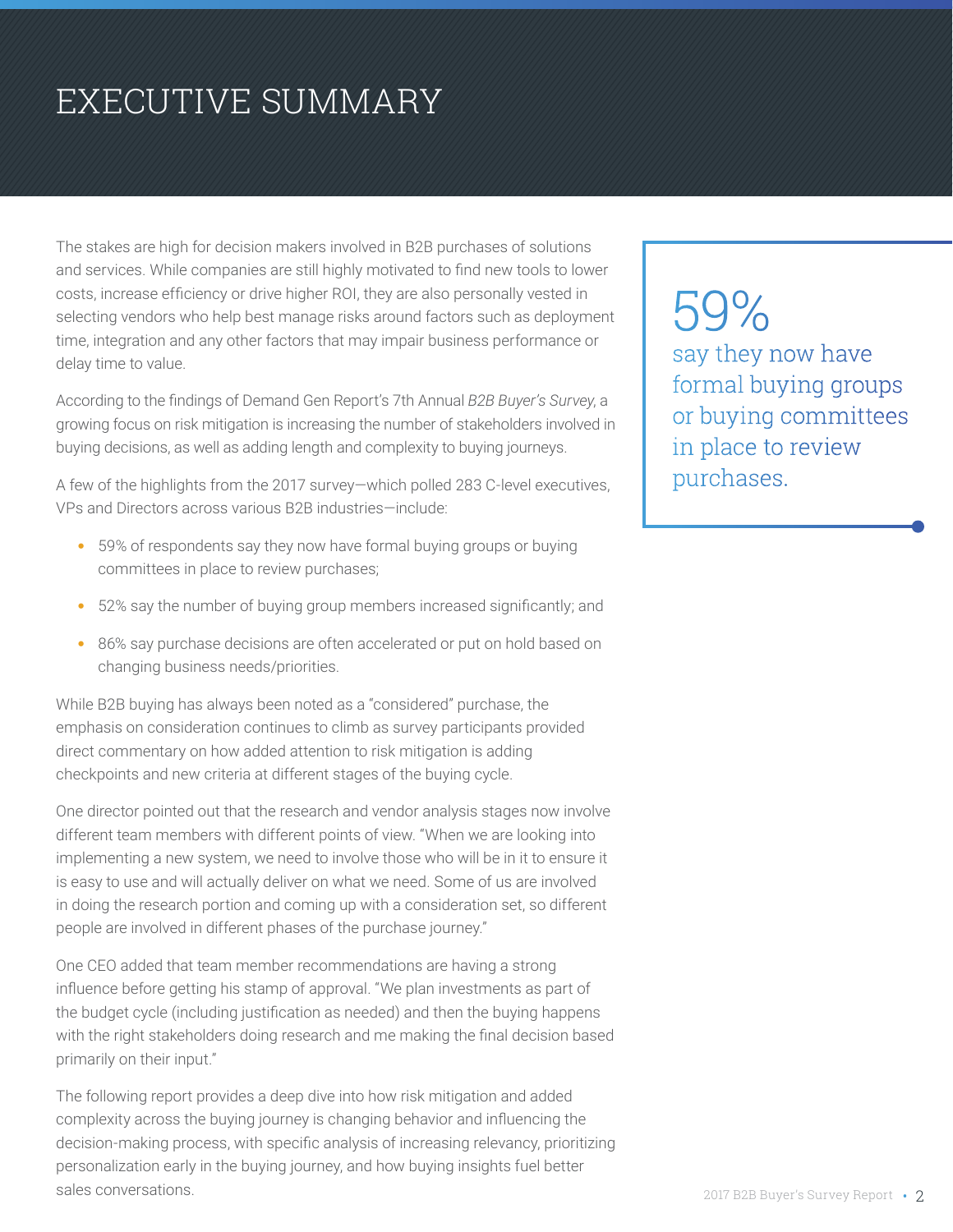### INCREASED RELEVANCE, INSIGHTS A MUST FOR RISK MITIGATION

A myriad of factors, from smaller budgets to company growth and changes in leadership, have all resulted in increased pressure on buyers to select a solution that will deliver in a timely fashion. One respondent commented that their company's B2B purchase cycle has changed: "As the company grows and our goals become loftier, each purchase carries more weight, more risk and costs more."

Companies are using more resources and analyzing more data to measure ROI:

- 32% of respondents strongly agreed (and 77% agreed overall) that they conduct a more detailed ROI analysis before making a final decision marking an 11% increase from 2016;
- 78% of buyers agreed that they "spend more time researching purchases;" and
- 75% agreed that they "use more sources to research and evaluate purchases."

This year's survey also showed buyers are increasingly expecting and demanding timely and relevant responses from vendors they are assessing.

When asked why buyers selected the winning vendor over others, 75% of buyers said the winning vendor's content had a significant impact on their buying decisions. Also, 89% of respondents stated that winning vendors "provided content that made it easier to show ROI and/or build a business case for the purchase."

Please rate the following statements as they relate to the winning vendor versus other vendors you considered:

#### 72% 70% 60% 57% 59% The timeliness of a vendor's response to inquiries Demonstrated a stronger knowledge of the solution area and the business landscape Provided content that made it easier to show ROI and/or build a business case for the purchase Sales team had more insights about our company and needs Demonstrated a stronger knowledge of our company and its needs

89% stated that winning vendors "provided content that made it easier to show ROI and/or build a business case for the purchase."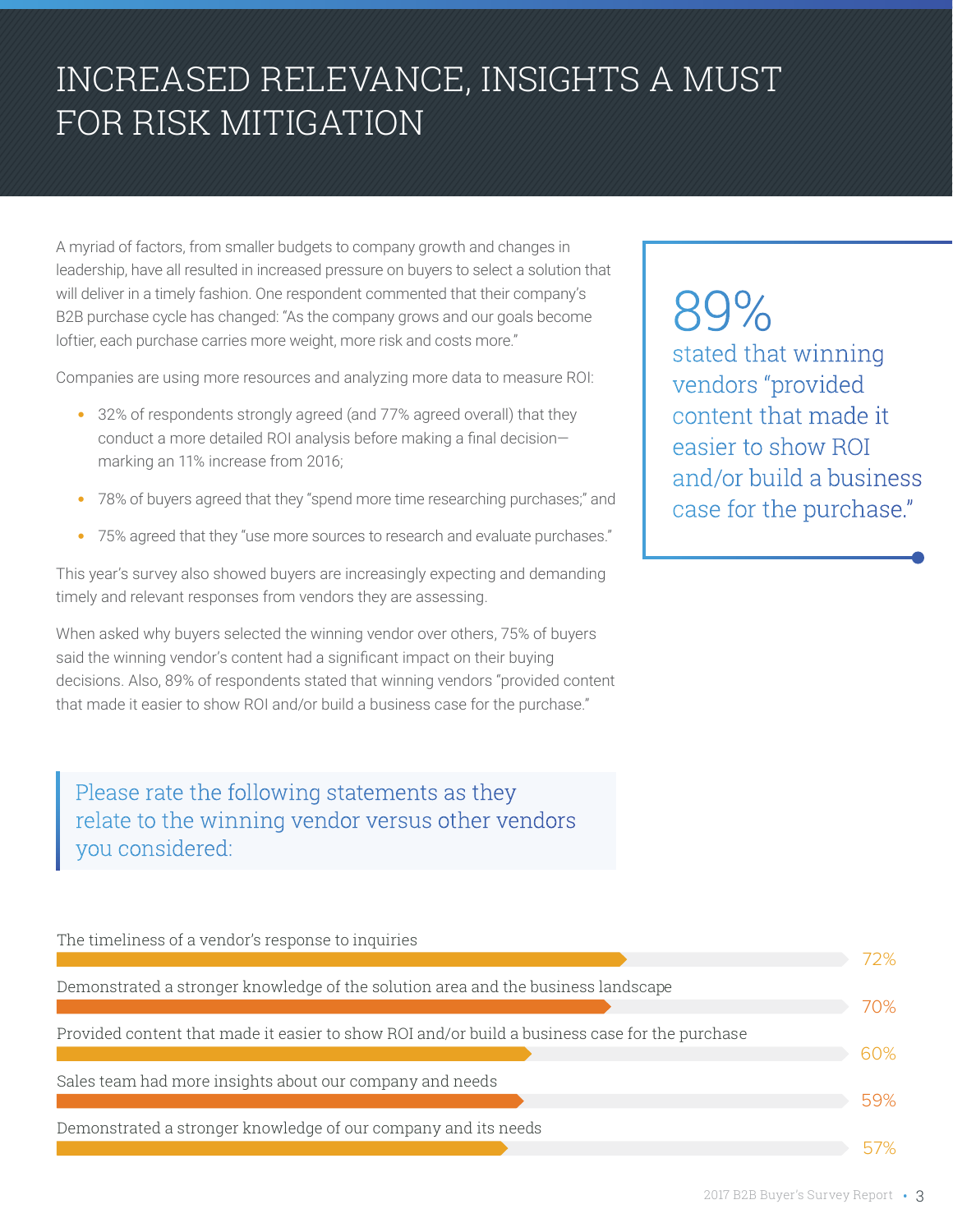When asked what the vendor could have done better, one respondent asserted that companies could have given "better competitive analysis and data about why they were the best option."

Other buyers had similar comments including: "Be more sensitive towards our unique needs," and "provide better competitive analysis, better data about why they were the best option."

Another buyer pointed out his company was looking directly to the vendor for postpurchase guidance. "The vendor could bring specific details of what to watch out for regarding integration and consulting requirements—they should have a semibaked project plan."

Surprisingly, deployment time/ease of use is becoming as equally important to buyers as the price tag, with 80% of buyers ranking deployment/ease of use as very important, compared to 75% who ranked pricing as very important.

During the evaluation stage, 63% of buyers said the vendor's ability to demonstrate experience and knowledge within their industry was very important.

#### What was your timeline for taking the following steps in your buying process?

|                                                                             | Under<br>1 Month | $1 - 3$<br>Months | $3-6$<br>Months | 6-12<br>Months | More Than<br>12 Months |
|-----------------------------------------------------------------------------|------------------|-------------------|-----------------|----------------|------------------------|
| Spoke to and engaged with a sales<br>rep from the vendor I selected         | 29%              | 43%               | 20%             | 5%             | 2%                     |
| Collected preliminary<br>information on pricing/costs                       | 33%              | 39%               | 19%             | 7%             | 1%                     |
| Brought in other team members to<br>help with research process              | 28%              | 38%               | 17%             | 6%             | 3%                     |
| Sought input from industry<br>analysts/consultants                          | 19%              | 31%               | 15%             | 7%             | 1%                     |
| Sought input from peers/existing<br>users in the community                  | 25%              | 32%               | 18%             | 7%             | 2%                     |
| Accepted outreach from vendors and<br>engaged in calls/demos                | 22%              | 41%               | 22%             | 6%             | 2%                     |
| Sought RFP/competitive bids/pricing<br>info from a select list of providers | 14%              | 37%               | 21%             | 7%             | 1%                     |

Deployment time/ease of use is becoming as equally important to buyers as the price tag.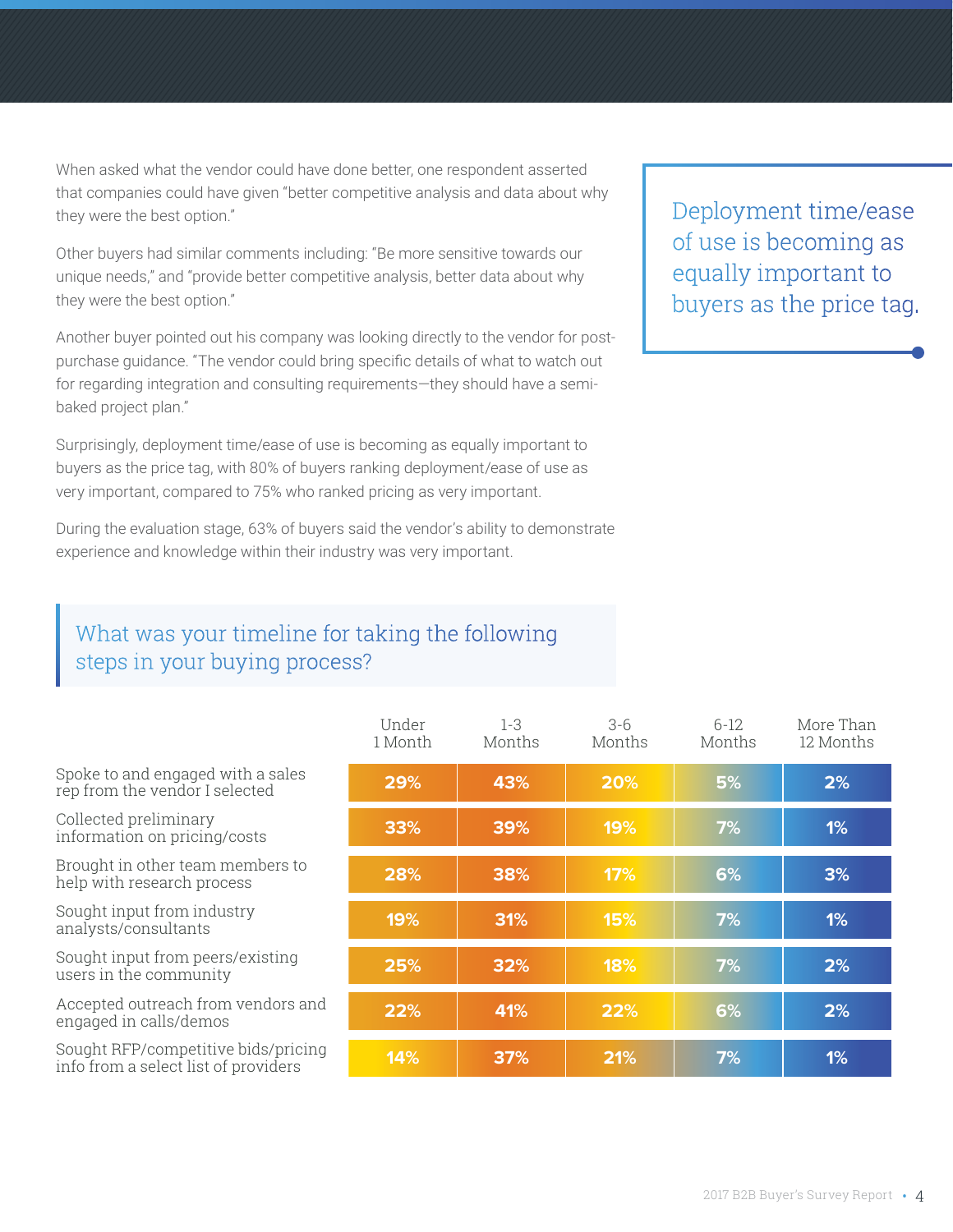## MAKING A FIRST IMPRESSION

The majority of B2B buyers are continuing to self-navigate through early stages of the buying journey, which is proving to make digital touch points more influential in forming early and lasting impressions of potential solution providers. The research showed the overwhelming majority of buyer journeys are starting on the web, with 61% indicating they started with a broad web search and 56% saying they started on specific vendor websites.

When asked about the timeline for key steps during the buying process, the research found B2B buyers are still largely operating under the radar, gathering intelligence on their options and forming opinions long before they are filling out any forms or talking with a salesperson.

Some of the most interesting findings relative to specific behaviors early in the buying journey:

Buyers still expect a tailored experience relevant to their interests and needs.

|                                                         | During first month | 1-3 months | 3-6 months |
|---------------------------------------------------------|--------------------|------------|------------|
| Conducted anonymous<br>research                         | 34%                | 37%        | 18%        |
| Developed informal list of<br>potential providers       | 34%                | 36%        | 21%        |
| Evaluated which solutions fit<br>with existing partners | 24%                | 39%        | 23%        |

Although a majority of B2B buyers are conducting initial research with raising their hand or officially engaging vendors, the research showed they are still expecting a tailored experience relevant to their interests and needs.

When asked how first impressions of a brand were influenced during their initial visits to their website:

- 75% said it was very important that the site presented relevant content that spoke directly to their company;
- 66% said it was very important that the website spoke directly to the needs of their industry and the solution provider showed expertise in their area; and
- 93% of respondents valued vendors that "demonstrated experience with/ knowledge of our industry."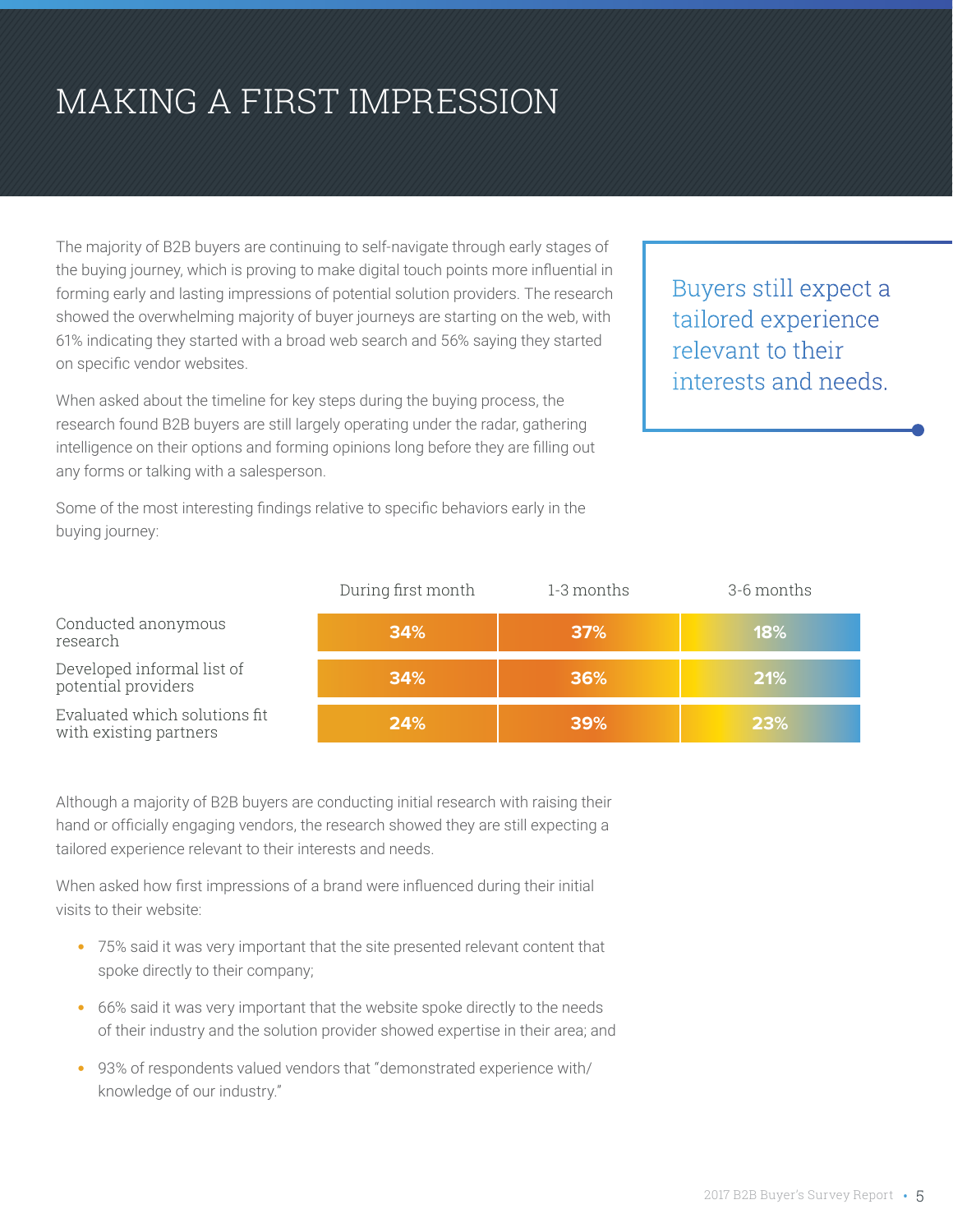In addition to the first web experience forming an important impression for buyers, this year's study showed that online ads are also shaping early behaviors and opinions of B2B buyers.

In a new question that asked if buyers noticed ads from solution providers and whether those ads influenced company perceptions of that brand, 63% of respondents said they noticed ads from the solution provider they chose during the research phase. Thirty-two percent of respondents agreed that they not only noticed the ads, but that they positively impacted their view of potential vendors. An additional 31% noticed the ads, but said that they did not change their perceptions.

When evaluating the resources that first informed buyers of the solution in question, there was a 5% increase in the number of respondents who cited "digital ads" and "ads on social media."

### 63% said they noticed ads from the solution provider they chose during the research phase.

Did you notice ads from the solution provider you chose presented during your research process and did they influence your perception of that brand?

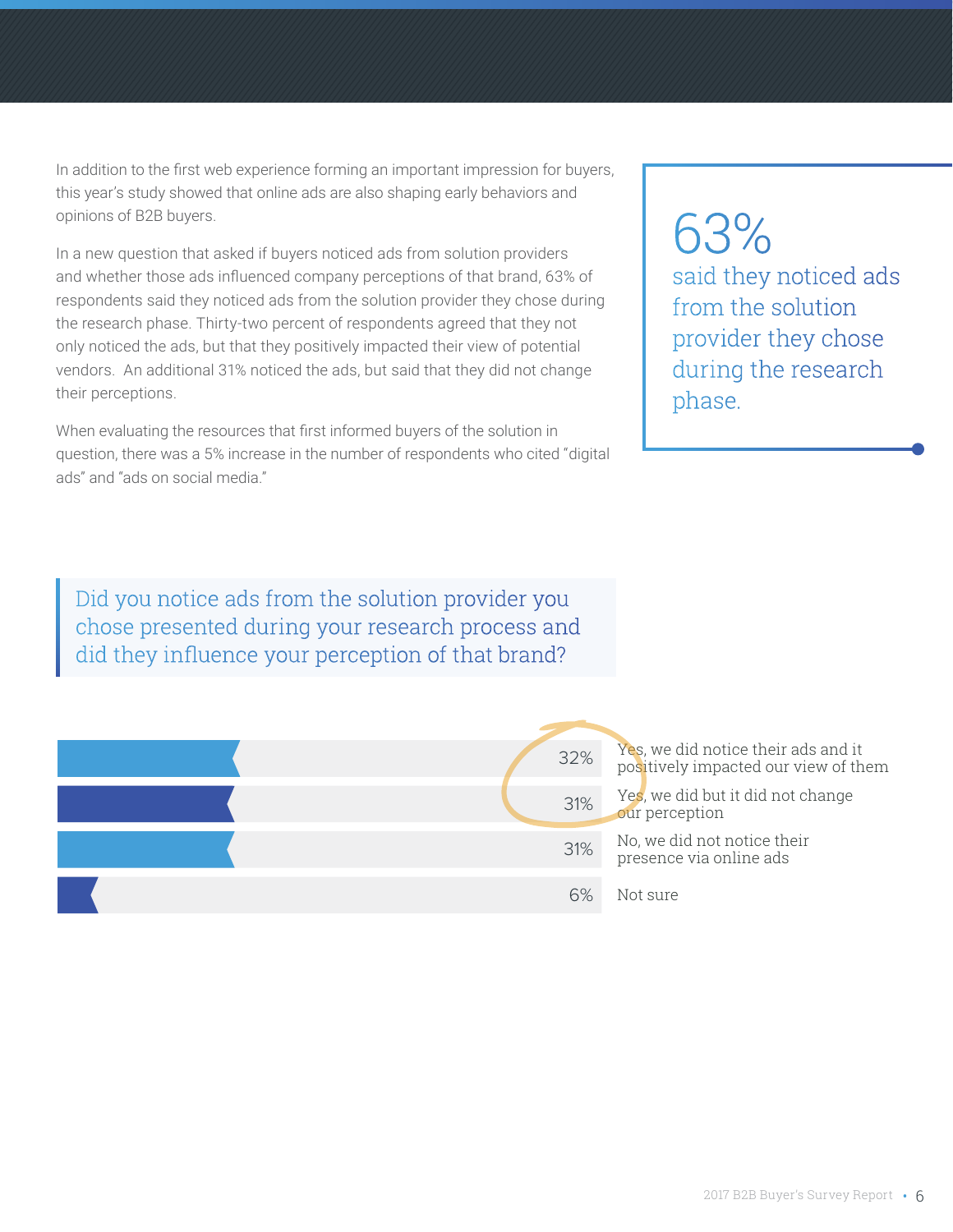#### **DEMANDING VIEWS**

### OPTIMIZING THE WEB EXPERIENCE IS KEY TO WINNING WITH B2B BUYERS

There are a number of key conversion points in the decision journey, but none more critical than the first time a prospect visits your website. As this year's study reflects, the first two steps on the B2B purchase journey start online, with:

- **•** 61% of buyers saying they began with a general web search; and
- **•** 56% saying they started directly on specific vendor websites.

Regardless of whether a potential customer navigates directly to your site, or finds you via search, the ability to provide a compelling, contextual, and customized experience creates the first and lasting impression of your brand.

Even while a high percentage of those web visits are being conducted anonymously (71% of buyers said they conducted anonymous research during the first 3 months), those decision makers are still expecting an experience tailored to their interests and needs.

Consider that three-quarters of survey respondents said relevant content that spoke directly to their company was very important when they visited vendor websites, and 66% said a website addressing their specific industry was very important.

Demandbase customers understand these trends and rely on our Website Personalization solution to create a unique website experience for each and every visitor, whether anonymous or known.

Customers can customize their websites, creating bespoke imagery and messaging for key accounts and segments. And now, with the recent introduction of our Site Optimization functionality, they can leverage artificial intelligence (AI) to automatically recommend relevant content to website visitors at every stage of the buyer's journey.

Our AI technology makes recommendations based on a combination of firmographic data, offsite business/behavioral data, historical traffic data and realtime visitor information—ultimately understanding each buyer and delivering the content they need, when they need it.



Lisa Ames, VP of Demand Generation, Demandbase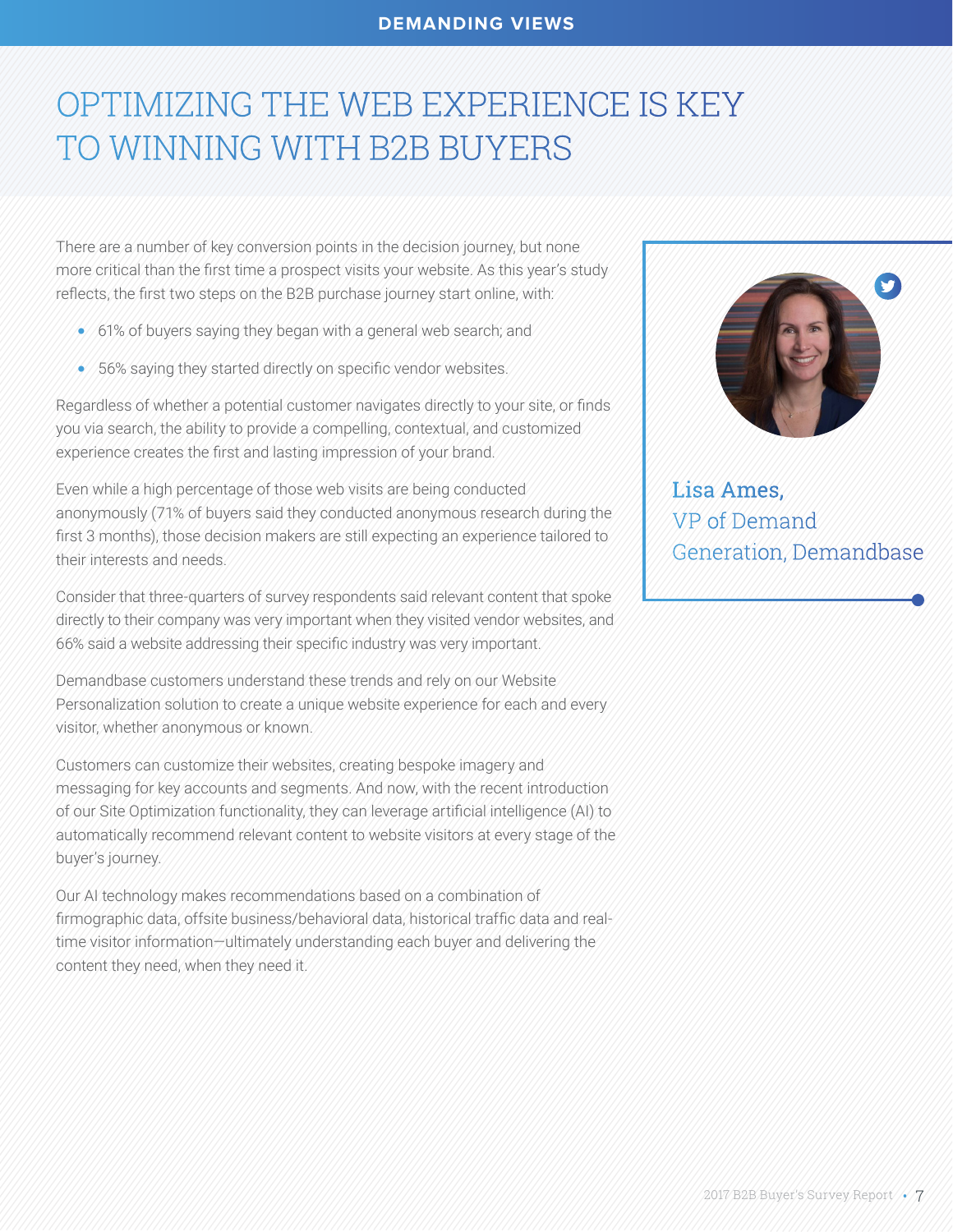#### **DEMANDING VIEWS**

As marketers, the website is at the core of everything we do, especially as more and more of us adopt an account-based approach. The website plays an indispensable role in educating visitors from target accounts and driving pipeline and revenue. Despite this, companies still struggle with bounce rates that top 60% on average, meaning that much of their investment in creating valuable content goes to waste. When prospects get frustrated by the website experience, they turn to outside sources for the content they need—things like blogs, social media, and other websites, which means they're not consuming your content and you lose the ability to control the message, measure activity and drive conversions.

If we want to keep our visitors on our websites, we need to make it easier for them to find the right content. We're now giving B2B marketers the ability to provide the relevant and targeted experience buyers have come to expect.

The findings of this year's *B2B Buyer Survey* strongly reinforce the importance for B2B websites to deliver relevant information and content through a seamless user experience with a level of personalization that comes from deep insights into a buyer's behaviors.

"The website is at the core of everything we do, especially as more and more of us adopt an account-based approach."

- Lisa Ames, Demandbase

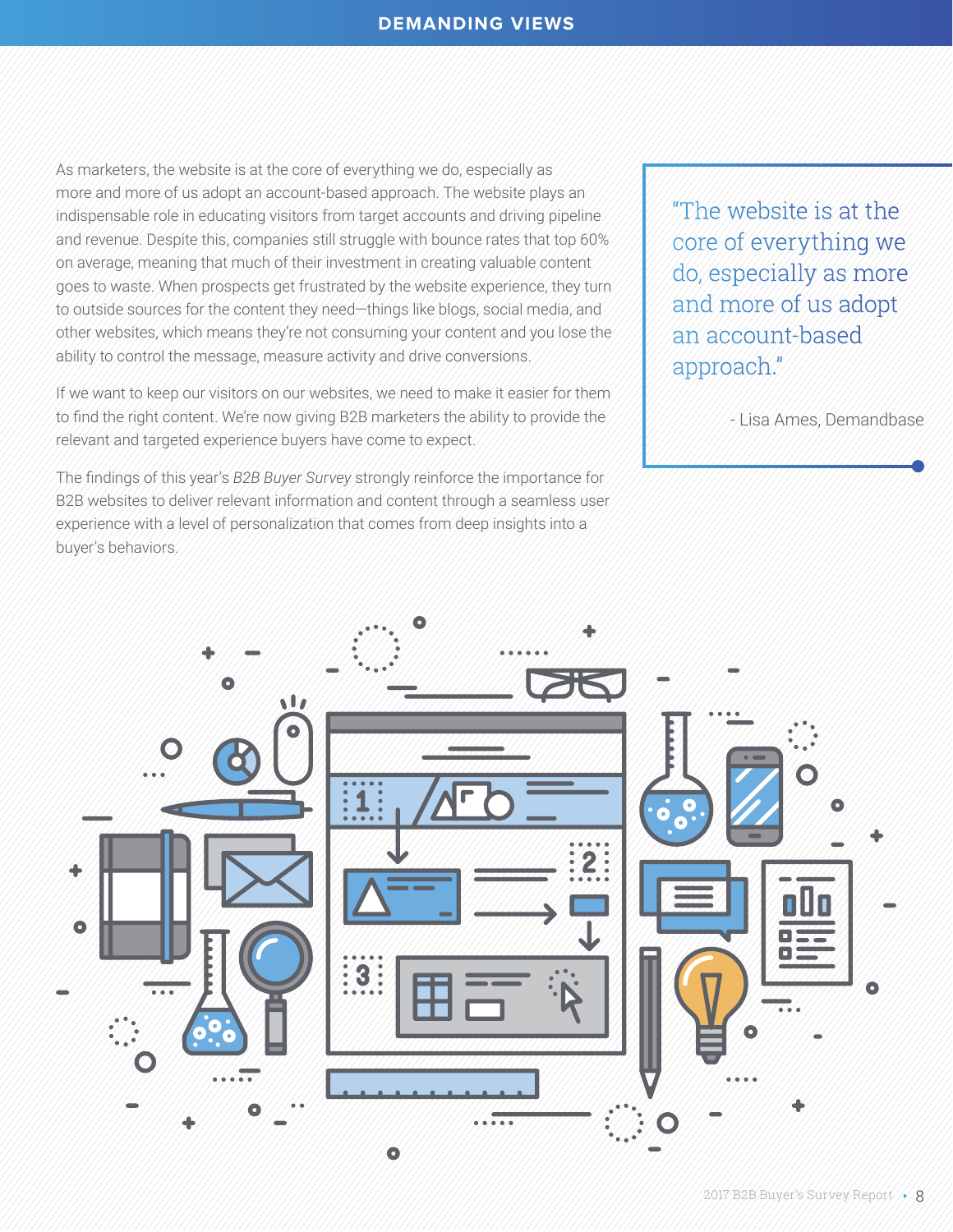### INCREASED POWER OF PEERS

Another pronounced shift in B2B buying behavior that is likely influenced by risk aversion is an increased reliance on peer reviews and ratings. A common practice in B2C purchases, B2B buyers are now commonly seeking opinions and input from other users on things like deployment time, time to value, ROI and ease of use. In total, 67% of B2B buyers agreed that they relied more on peer recommendations when making a final purchasing decision.

Once you were at the point of evaluating a set list of solution providers, please rate the importance of these variables:

#### Peer reviews

|                                                                                 | 67% |
|---------------------------------------------------------------------------------|-----|
| Pricing                                                                         |     |
|                                                                                 | 75% |
| Deployment time/ease of use                                                     |     |
|                                                                                 | 80% |
| Case studies/testimonials                                                       |     |
|                                                                                 | 41% |
| Analyst rankings                                                                |     |
|                                                                                 | 34% |
| Demonstrated experience with/knowledge of our industry                          |     |
|                                                                                 | 63% |
| Connections to executives in your company                                       |     |
|                                                                                 | 31% |
| Buyer committee approval                                                        |     |
|                                                                                 | 48% |
|                                                                                 |     |
| Features/functionality                                                          | 81% |
|                                                                                 |     |
| Solved a pain point                                                             |     |
|                                                                                 | 81% |
| Sales team demonstrated knowledge of our company and insights into our problems |     |
|                                                                                 | 59% |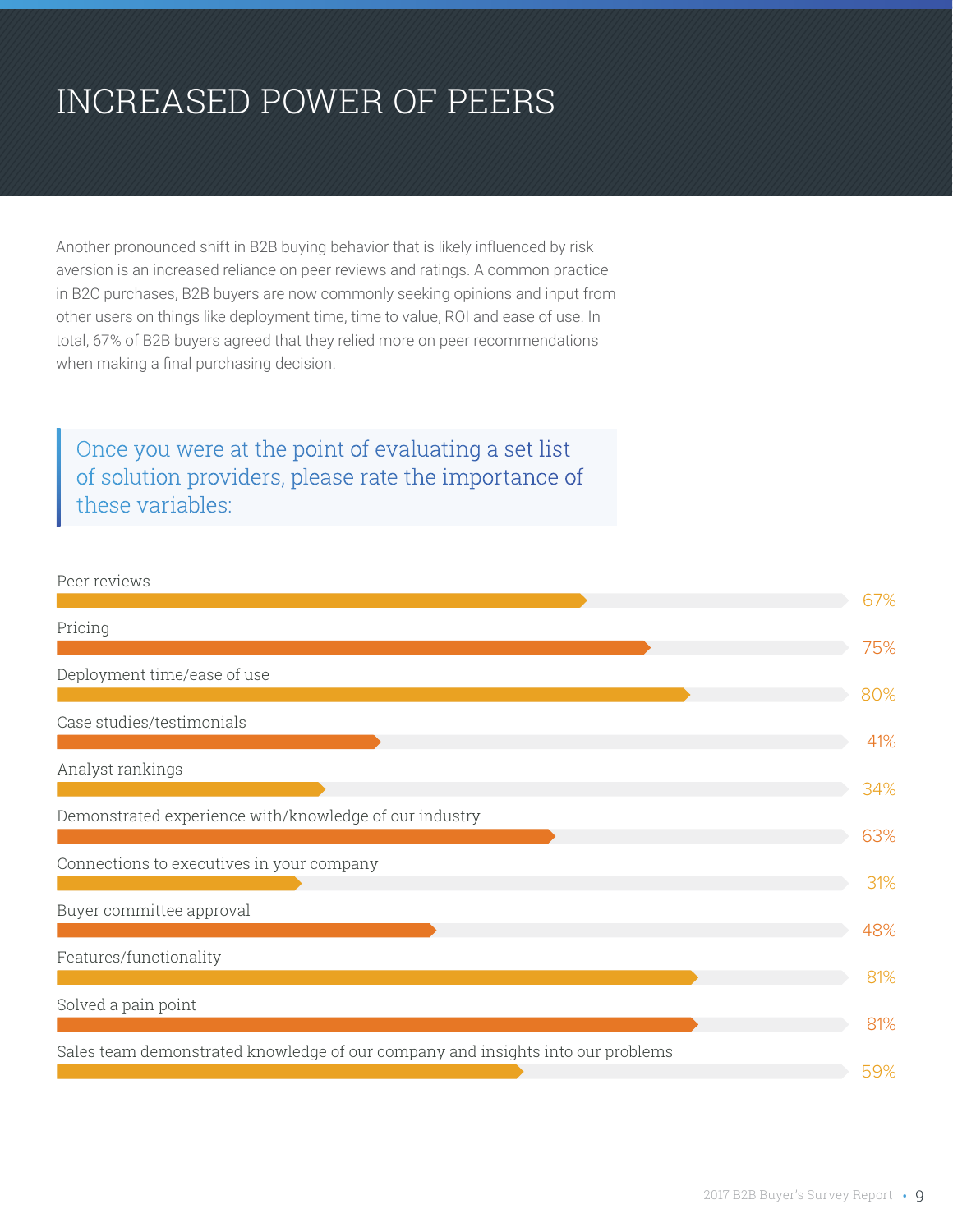Buyers cited their peers and colleagues as the third most important resource (behind "web search" and "vendor websites") that helped inform them during the start of the purchase process. Forty-two percent of respondents listed peers and colleagues as their top source of information.

When asked to rate specific aspects of their purchase process, 24% of buyers "strongly agreed" that they relied more on peer recommendations compared to 2016, where only 12% of respondents "strongly agreed" that peer recommendations were important.

One factor that explains the appeal of peer insights for B2B buyers is its widespread availability. From social media to review sites, buyers today have access to more feedback than ever.

When buyers reached the point of evaluating a set list of solution providers:

- 67% of respondents said reviews were a "very important" consideration, a 12% increase from last year.
- Analyst rankings saw a 10% increase compared to the 2016 Report; and
- Case studies/testimonials increased by 3% from last year.

One buyer noted, "We have changed the way we do B2B buying by looking at highly regarded recommendations to help influence decisions. This helps the initial determination of purchasing a particular product from a vendor."

42% listed peers and colleagues as their top source of information.

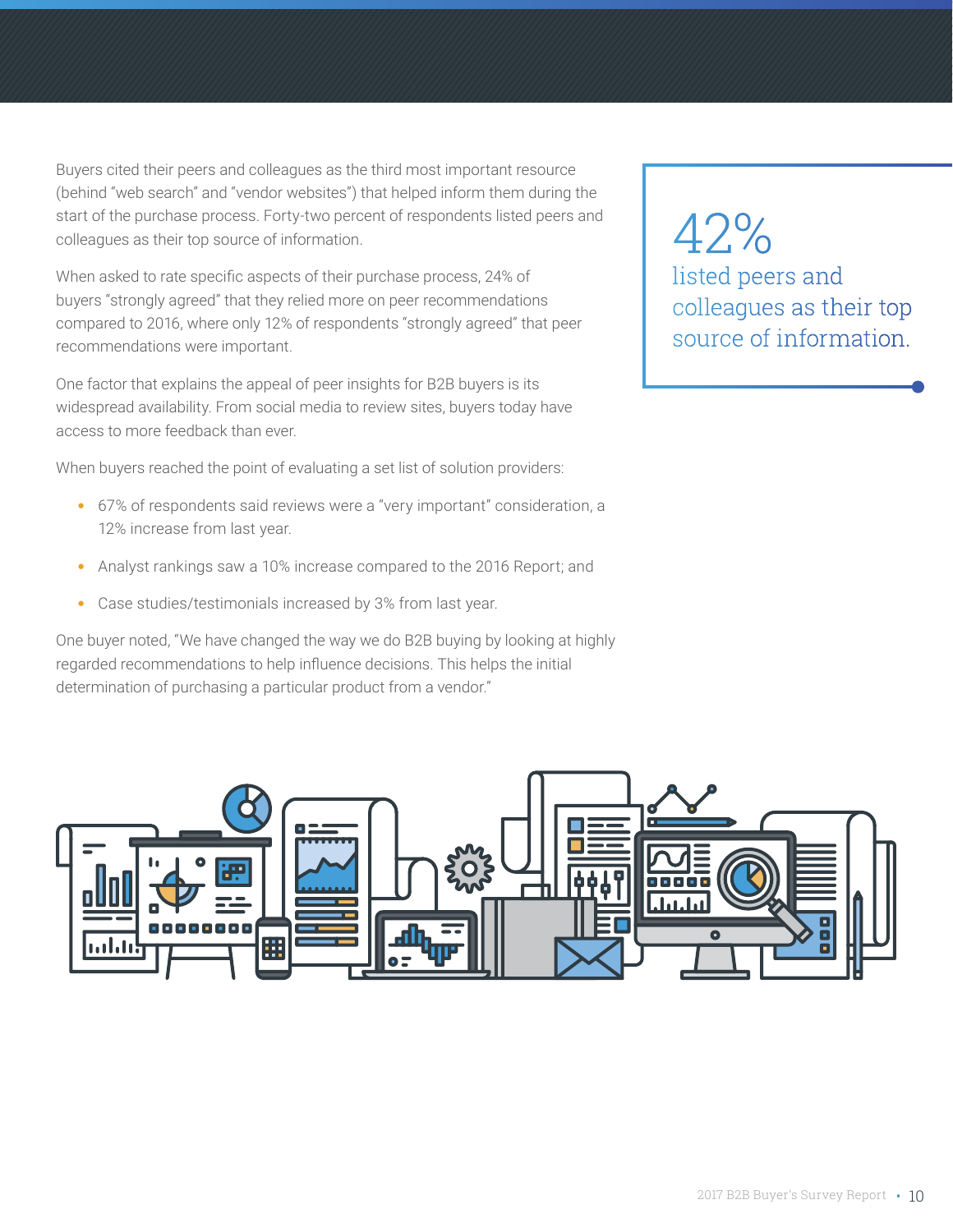## INSIGHTS KEY CURRENCY FOR SALES TEAMS

While the study has clearly built the case that digital channels are shaping early impressions of solution providers, this year's study also underscored the critical role that sales representatives are having on the final vendor selection.

For example, 92% of buyers said the sales rep they dealt with was educated about their company and communicated relevant information, and 85% said the experience with their sales rep influenced their decision to select that vendor.

A few key findings that highlighted the competitive differentiator of insights-driven sales experiences:

- 94% sought sales teams that exhibited specific insights into company problems; and
- 92% of buyers stressed the importance of sales teams that had insights about personalized company needs.

Direct responses from buyers also underscored both positive and negative experiences with sales reps that influenced both the buying decision and the customer experience:

- **Communicate** with me using less technical terms...not waiting for responses from me."
- **K** Wished they would have been more informative and truly gained an in depth knowledge of how we do business."
- **Could** have done stronger demo that included examples of how we could use the product to meet our unique needs instead of generic examples."



said this influenced their purchase decision.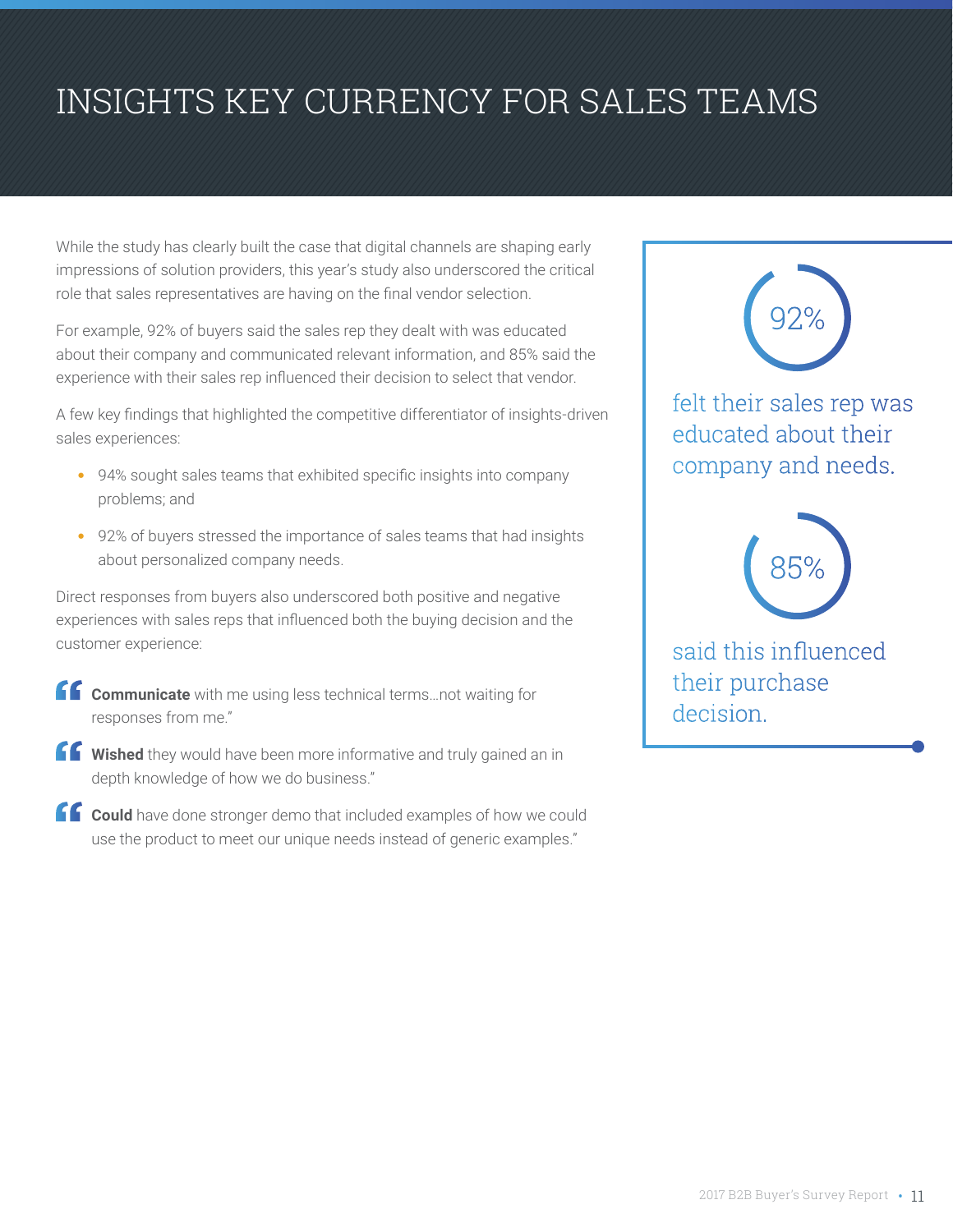## QUICK AND EASY

Not only do buyers want products that help both the bottom line and specific company problems, they also want ones that can do it quickly. Nearly all buyers (99%) considered "deployment time/ease of use" as a crucial variable when rating a solutions provider, with 80% of those buyers citing it as "very important."

Eighty-six percent of respondents agreed that "purchase decisions are often accelerated or put on hold based on changing business needs/priorities," meaning solution providers must be able to provide easy-to-use products that adapt to the constantly evolving B2B marketing sphere. One respondent added that companies have a "need for easily integrated technologies."

Speed is also a major factor during the research process. About 91% of B2B buyers said that easy access to content without long registration forms was important, while 94% said they preferred vendors that "provided informational content that was easy to consume."

The "timeliness of a vendor's response to inquiries" was an aspect of the purchasing process that 97% of respondents cited as important. When asked about how vendors could improve, several respondents cited the speed of company response times. One buyer's comment stated, "Faster responses when it came to pricing and not needing to 'check with finance.' Empower your sales reps!"

How has the length of your B2B purchase cycle changed, on average, compared with a year ago?

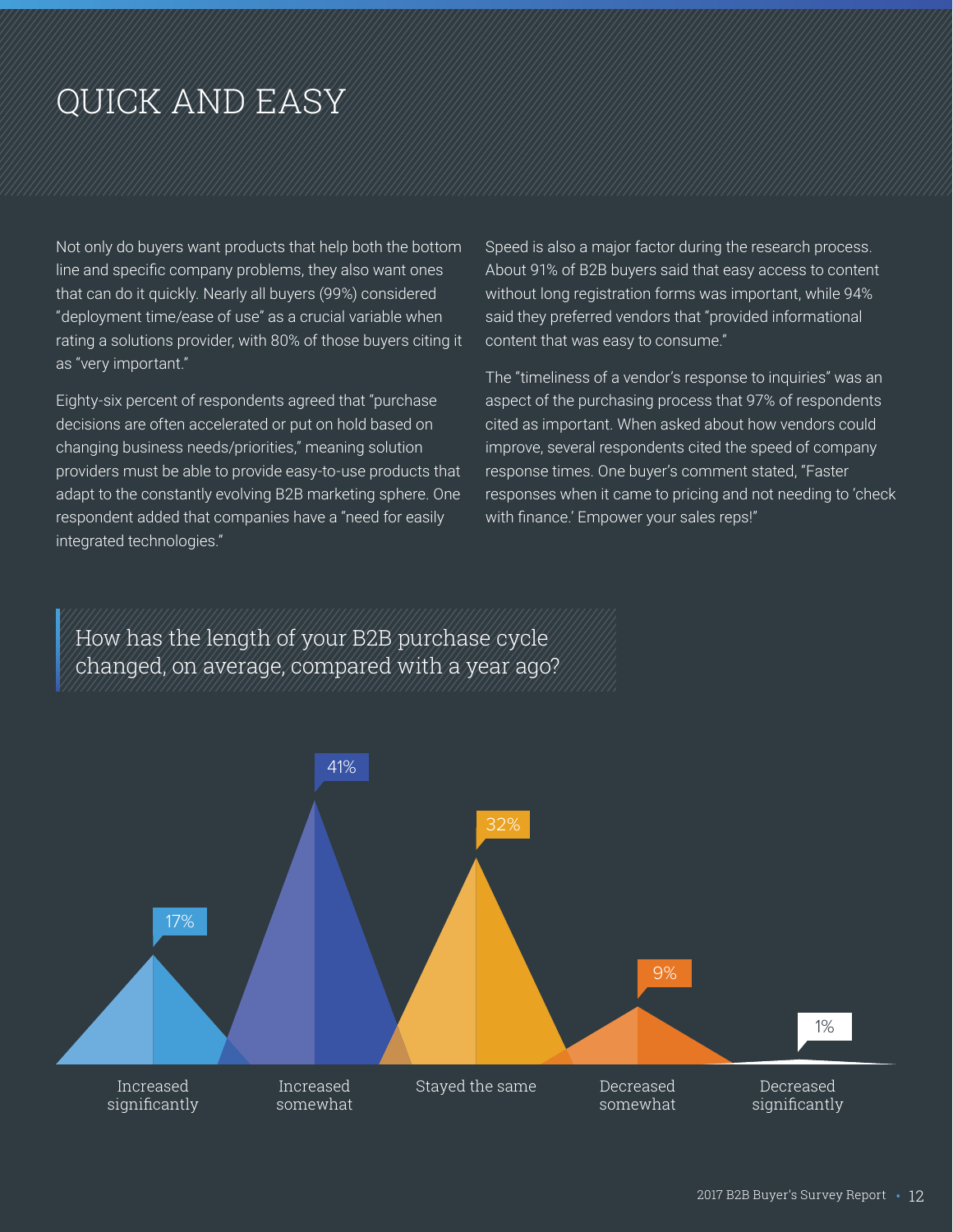### CONCLUSION

Throughout the seven years that Demand Gen Report has conducted the *B2B Buyer's Survey*, respondents have consistently valued factors such as ROI, personalization, timely service and peer reviews in the purchasing process. This year, however, those factors ranked as especially crucial for B2B buyers.

The buying process continues to get longer and more complex, particularly as the number of people who participate has increased. Nonetheless, many vendors have successfully adapted to a constantly changing market and work to satisfy the needs of B2B buyers. Respondents elaborated that longer timelines are often being driven by changes in the approval process. "The length is longer these days since everything needs to be approved by our CFO and sometimes that's where things get held up longer."

While high-growth companies are an appealing target audience for many B2B solution providers, the research underscored the reality that high-growth companies are usually expanding their teams and often have limited bandwidth — adding layers of complexity to getting deals signed and solutions implemented. "Our team has more than tripled in the past year, so we have a lot more decisionmakers at the table," one respondent said. Another added: "As the company grows and our goals become loftier, each purchase carries more weight, more risk and also costs more."

In today's marketplace, risk aversion is key to buyers that often have greater stakes, smaller budgets and condensed timelines to support business initiatives. Therefore, B2B buyers increasingly value the insights of their peers and expect vendors to understand the specific needs of their company, while keeping in mind the wider business landscape. When it comes to purchasing new technologies, buyers want fast and easy service, both in terms of research and product integration.

Buyers want fast and easy service, both in terms of research and product integration.

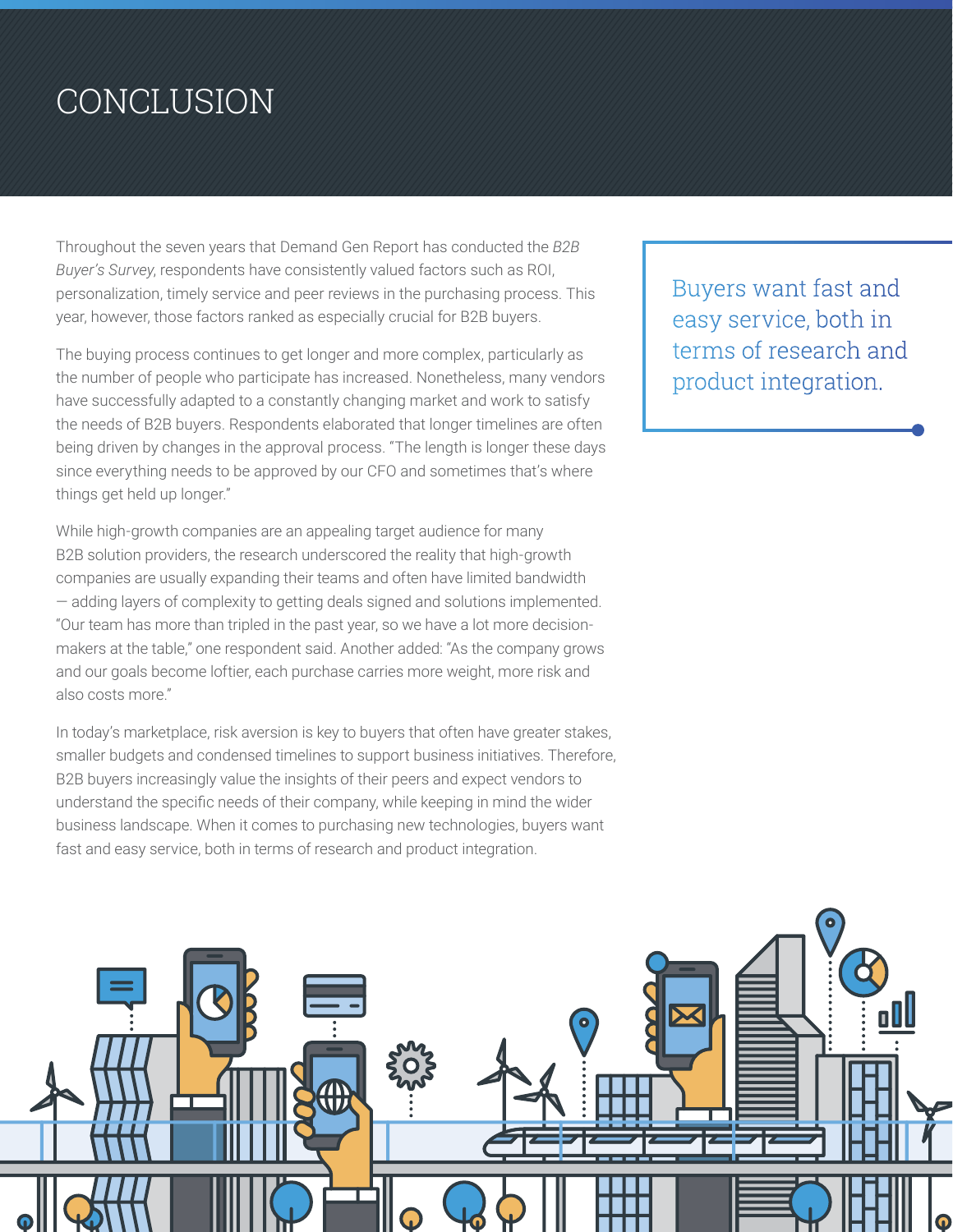# ABOUT THE SURVEY

The *2017 B2B Buyer's Survey Report* polled 283 C-level executives, VPs and Directors across various B2B industries during the period of April-June 2017. Each respondent was qualified to have been involved in a B2B purchase decision within the past 12 months.

A majority (53%) were software purchases; others included IT hardware (16%), advertising/media promotion (12%) and business/consulting services (8%).

Company sizes participating ranged from less than \$25 million (28%) to companies with more than \$1 billion in revenue (18%) and a wide mix in between.

More than half (58%) of the respondents were the primary decision-makers in these buying decisions, with 31% ranking themselves as influencers.

What role did you play in this purchase?



Primary decision-maker

58% 31%

What industry are you in?

Influencer/ recommender

Part of a team with equal influence on the purchase decision

7%

High Tech Business Services Manufacturing Professional Services Other